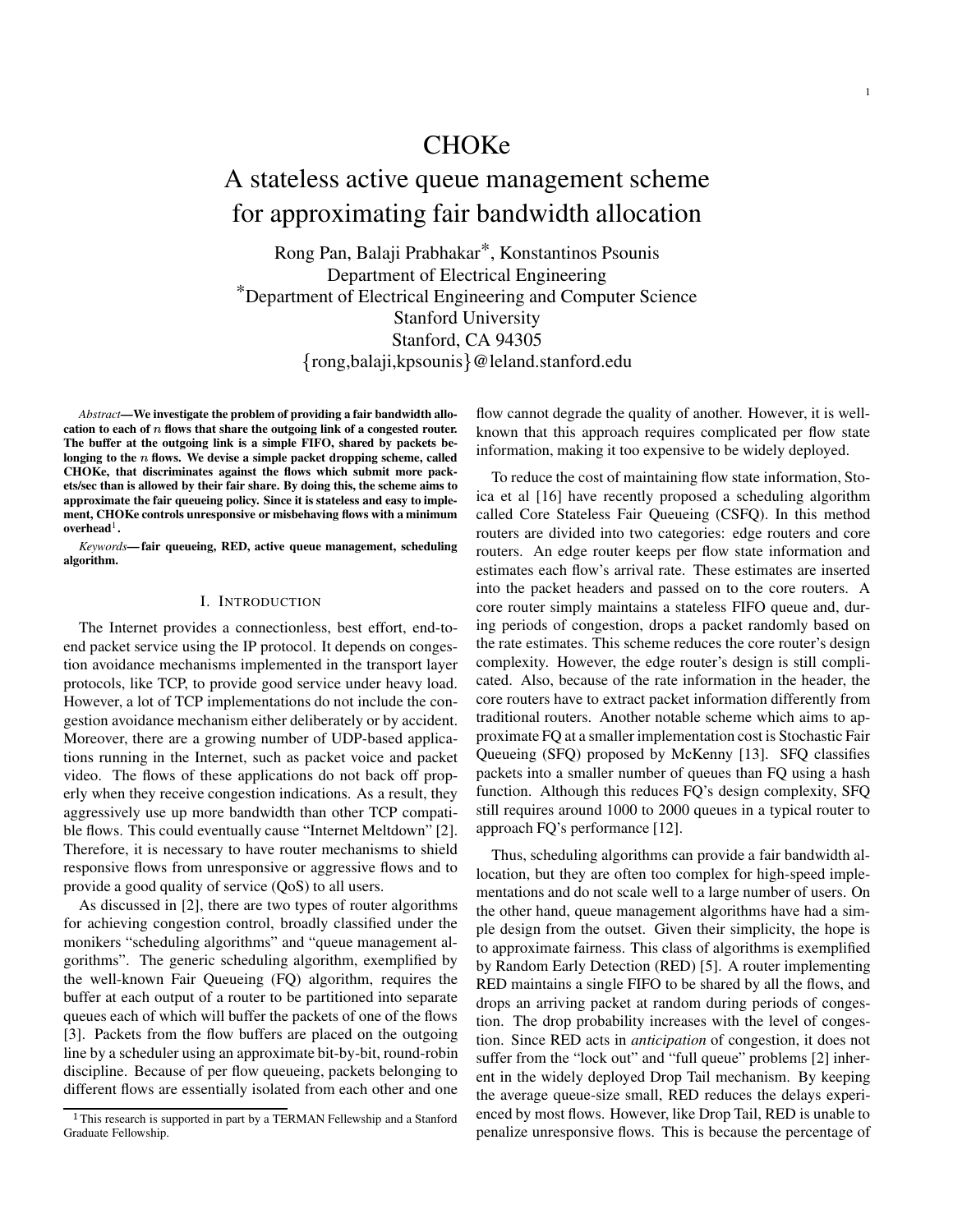packets dropped from each flow over a period of time is almost the same. Consequently, misbehaving traffic can take up a large percentage of the link bandwidth and starve out TCP friendly flows.

To improve RED's ability for distinguishing unresponsive users, a few variants (like RED with penalty box [6] and Flow Random Early Drop (FRED) [11]) have been proposed. However, these variants incur extra implementation overhead since they need to collect certain types of state information. RED with penalty box stores information about unfriendly flows while FRED needs information about active connections. The recent paper by Ott et al [14] proposes an interesting algorithm called Stabilized RED (SRED) which stabilizes the occupancy of the FIFO buffer, independently of the number of active flows. More interestingly, SRED estimates the number of active connections and finds candidates for misbehaving flows. It does this by maintaining a data structure, called the "Zombie list", which serves as a proxy for information about recently seen flows. Although SRED identifies misbehaving flows, it does not propose a simple router mechanism for penalizing misbehaving flows. The CHOKe algorithm proposed below simultaneously identifies and penalizes misbehaving flows, and is simpler to implement than SRED.

In summary, all of the router algorithms (scheduling and queue management) developed thus far have been either able to provide fairness or simple to implement, but not both simultaneously. This has led to the belief that the two goals are somewhat incompatible (see [17]).

This paper takes a step in the direction of bridging fairness and simplicity. Specifically, we exhibit an active queue management algorithm, called CHOKe, that is simple to implement (since it requires no state information) and differentially penalizes misbehaving flows by dropping more of their packets. By doing this, CHOKe (CHOose and Keep for responsive flows, CHOose and Kill for unresponsive flows) aims to approximate max-min fairness for the flows that pass through a congested router<sup>2</sup>.

The basic idea behind CHOKe is that the contents of the FIFO buffer form a "sufficient statistic" about the incoming traffic and can be used in a simple fashion to penalize misbehaving flows. When a packet arrives at a congested router, CHOKe draws a packet at random from the FIFO buffer and compares it with the arriving packet. If they both belong to the same flow, then they are both dropped, else the randomly chosen packet is left intact and the arriving packet is admitted into the buffer with a probability that depends on the level of congestion (this probability is computed exactly as in RED). The reason for doing this is that the FIFO buffer is more likely to have packets belonging to a misbehaving flow and hence these packets are more likely to be chosen for comparison. Further, packets belonging to a misbe-

 $2$ Note that we implicitly assume that the statistical characteristics and QoS requirements of each of the flows are identical. There is no loss of generality in making this assumption, since the paradigm of Class Based Queueing, e.g. as proposed in [4], allows one to extend the basic CHOKe scheme to a network consisting of heterogeneous flows.

having flow arrive more numerously and are more likely to trigger comparisons. The intersection of these two high probability events is precisely the event that packets belonging to misbehaving flows are dropped. Therefore, packets of misbehaving flows are dropped more often than packets of well-behaved flows<sup>3</sup>.

The rest of the paper is organized as follows: Section 2 explains our motivation and goals for using the CHOKe mechanism and describes the CHOKe algorithm (and a few variants) in detail. The simulation results are presented in Section 3. In Section 4, we propose and analyze models for the CHOKe algorithm. Our conclusions are presented in Section 5.

## II. MOTIVATION, GOALS, AND THE ALGORITHM

Our work is motivated by the need for a simple, stateless algorithm that can achieve flow isolation and/or approximate fair bandwidth allocation. As mentioned in the introduction, existing algorithms (like RED, FQ and others) are either simple to implement or able to achieve flow isolation, but not both simultaneously.

We seek a solution to the above problem in the context of the Internet. Thus, we are motivated to find schemes that differentially penalize "unfriendly" or "unresponsive" flows<sup>4</sup>, which implies bad implementations of TCP, and UDP-based flows. Further, we seek to preserve some key features that RED possesses; such as its ability to avoid global synchronization<sup>5</sup>, its ability to keep buffer occupancies small and ensure low delays, and its lack of bias against bursty traffic. By doing this, in the absence of unfriendly or unresponsive flows our algorithm will perform similarly to RED.

Next, we need a benchmark to compare the extent of fairness achieved by our solution. Maxmin fairness suggests itself as a natural candidate for two reasons: (a) It is well-defined and widely understood in the context of computer networks (see [1], page 526, or [10]), and (b) the FQ algorithm is known to achieve it. However, for any scheme to achieve perfect maxmin fairness without flow state information seems almost impossible. Maxmin fairness is not suitable in our context since we do not identify the flow(s) with the minimum resource allocation and maximize its (their) allocation. Instead we identify and reduce the allocation of the flows which consume the most resources. In other words, we attempt to *minimize the resource consumption of the maximum flow* or seek to achieve *minmax fairness*<sup>6</sup> . The resource freed up as a result of minimizing the maximum flow's consumption is distributed among the other flows. In the Internet context the former flows are either unfriendly TCP or UDP, and the latter flows are TCP.

<sup>&</sup>lt;sup>3</sup>To our knowledge, the only other algorithm that makes a random comparison to identify misbehaving flows is SRED. The idea of making a random comparison, observed independently by us, is directly taken advantage of in CHOKe (i.e. without maintaining state information) to differentially drop packets belonging to misbehaving flows.

 $4$  see [7] for a formal definition of these terms

<sup>&</sup>lt;sup>5</sup>Global synchronization refers to the situation where a lot of connections decrease or increase their window size at the same time, as happens under the Drop Tail mechanism (cf. [5]).

 $6$ Although we have not formally defined minmax fairness and don't explicitly invoke it, our meaning should be clear to the reader.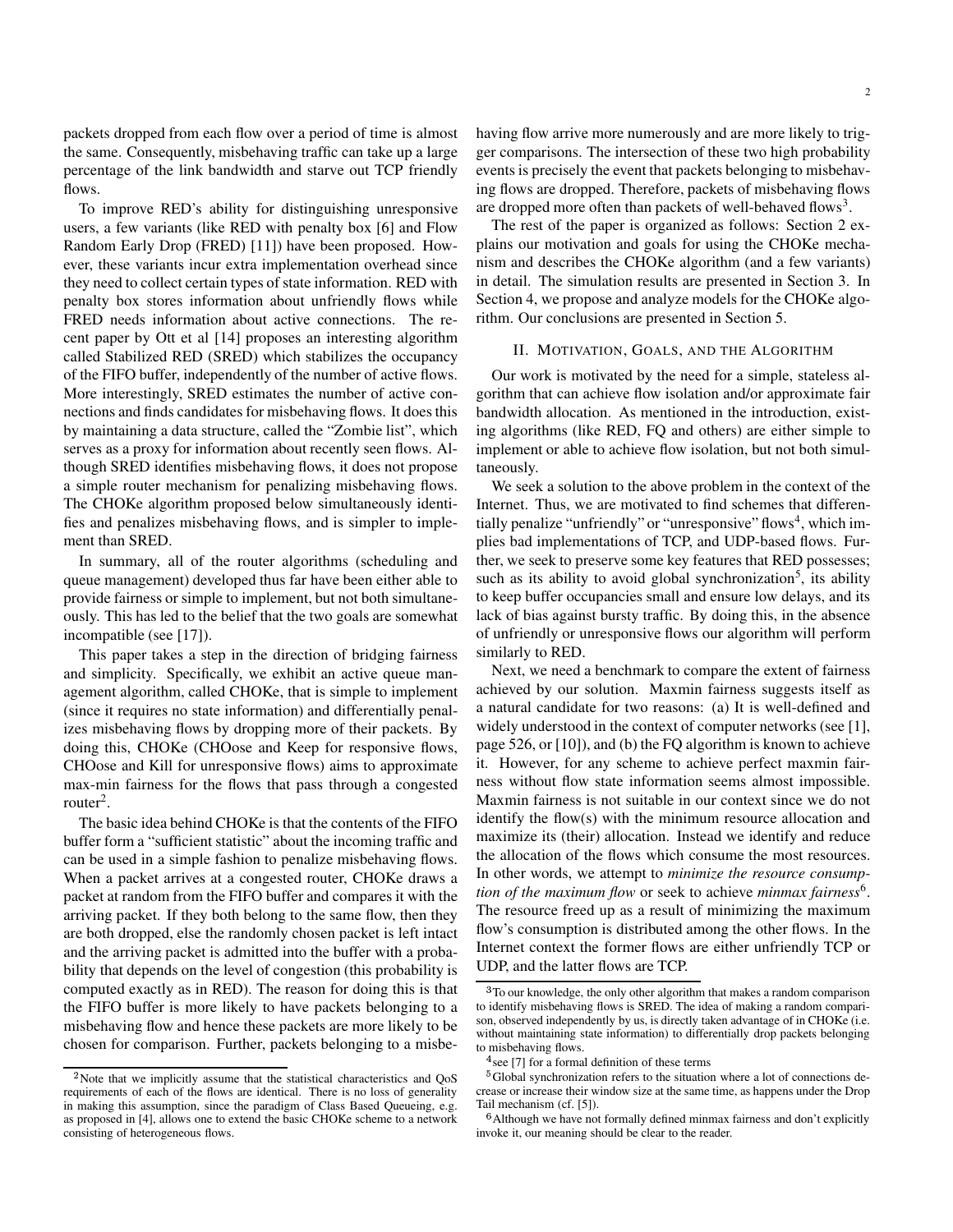

Fig. 1. The CHOKe algorithm

#### *A. The CHOKe algorithm*

Suppose that a router maintains a single FIFO buffer for queueing the packets of all the flows that share an outgoing link. We describe an algorithm, CHOKe, that differentially penalizes unresponsive and unfriendly flows. The state, taken to be the number of active flows and the flow ID of each of the packets, is assumed to be unknown to the algorithm. The only observable for the algorithm is the total occupancy of the buffer.

CHOKe calculates the average occupancy of the FIFO buffer using an exponential moving average, just as RED does. It also marks two thresholds on the buffer, a minimum threshold  $min_{th}$ and a maximum threshold  $max_{th}$ .

If the average queue size is less than  $min_{th}$ , every arriving packet is queued into the FIFO buffer. If the aggregated arrival rate is smaller than the output link capacity, the average queue size should not build up to  $min_{th}$  very often and packets are not dropped frequently. If the average queue size is greater than  $max_{th}$ , every arriving packet is dropped. This moves the queue occupancy back to below  $max_{th}$ . When the average queue size is bigger than  $min_{th}$ , each arriving packet is compared with a randomly selected packet, called drop candidate packet, from the FIFO buffer. If they have the same flow ID, they are both dropped. Otherwise, the randomly chosen packet is kept in the buffer (in the same position as before) and the arriving packet is dropped with a probability that depends on the average queue size. The drop probability is computed exactly as in RED. In particular, this means that packets are dropped with probability 1 if they arrive when the average queue size exceeds  $max_{th}$ . A flow chart of the algorithm is given in Figure 1. In order to bring the queue occupancy back to below  $max_{th}$  as fast as possible, we still compare and drop packets from the queue when the queue size is above the  $max_{th}$ .

In general, one can choose  $m > 1$  packets from the buffer, compare all of them with the incoming packet, and drop the packets that have the same flow ID as the incoming packet. Not surprisingly, we shall find that choosing more than one drop candidate packet improves CHOKe's performance. This is especially true when there are multiple unresponsive flows; indeed,

as the number of unresponsive flows increases, it is necessary to choose more drop candidate packets. However, since we insist on a completely stateless design, we cannot a priori know how many unresponsive flows are active at any time (and then choose a suitable value for  $m$ ). It turns out that we can automate the process so that the algorithm chooses the proper value of  $m > 1$ . One way of achieving this is to introduce an intermediate threshold  $int_{th}$  which partitions the interval between  $min_{th}$ and  $max_{th}$  into two regions. When the average buffer occupancy is between  $min_{th}$  and  $int_{th}$  the algorithm can set  $m = 1$ and when the average buffer occupancy is between  $int_{th}$  and  $max_{th}$  it sets  $m = 2$ .<sup>7</sup> More generally, we can introduce multiple thresholds which partition the interval between  $min_{th}$  and  $max_{th}$  into k regions  $R_1, R_2, \ldots, R_k$  and choose different values of  *depending on the region the average buffer occupancy* falls in. For example, we could choose  $m = 2 \cdot i$   $(i = 1, \ldots, k)$ , when the average queue size lies in region  $R_i$ . Obviously, we need to let  *increase monotonically with the average queue* size.

 $\delta n_{th}$  let us consider the details of implementation. Drawing a packet CHOKe is a truly stateless algorithm. It does not require any special data structure. Compared to a pure FIFO queue, there are just a few simple extra operations that CHOKe needs to perform: draw a packet randomly from the queue, compare flow IDs, and possibly drop both the incoming and the candidate packets. Since CHOKe is embedded in RED, it inherits the good features of RED mentioned previously. Finally, as a stateless algorithm, it's nearly as simple to implement as RED. To see this, at random can be implemented by generating a random address from which a packet flow ID is read out. Flow ID comparison can be done easily in hardware. It is arguably more difficult to drop a randomly chosen packet since this means removing it from a linked-list. Instead of doing this, we propose to add one extra bit to the packet header. The bit is set to one if the drop candidate is to be dropped. When a packet advances to the head of the FIFO buffer, the status of this bit determines whether it is to be immediately discarded or transmitted on the outgoing line.

#### III. SIMULATION RESULTS

This section presents simulation results of CHOKe's performance in penalizing misbehaving flows and thus approximating fair bandwidth allocation. We shall use the RED and Drop Tail schemes, whose complexities are close to that of CHOKe, for comparison. The simulations range over a spectrum of network configurations and traffic mixes. The results are presented in three parts: single congested link, multiple congested links, and multiple misbehaving flows.

#### *A. Single Congested Link*

To illustrate CHOKe's performance when there is a single congested link, we consider the standard network configuration shown in Figure 2. The congested link in this network is be-

<sup>&</sup>lt;sup>7</sup>When the buffer occupancy exceeds  $max_{th}$  we start dropping each incoming packet but  $m$  remains the same.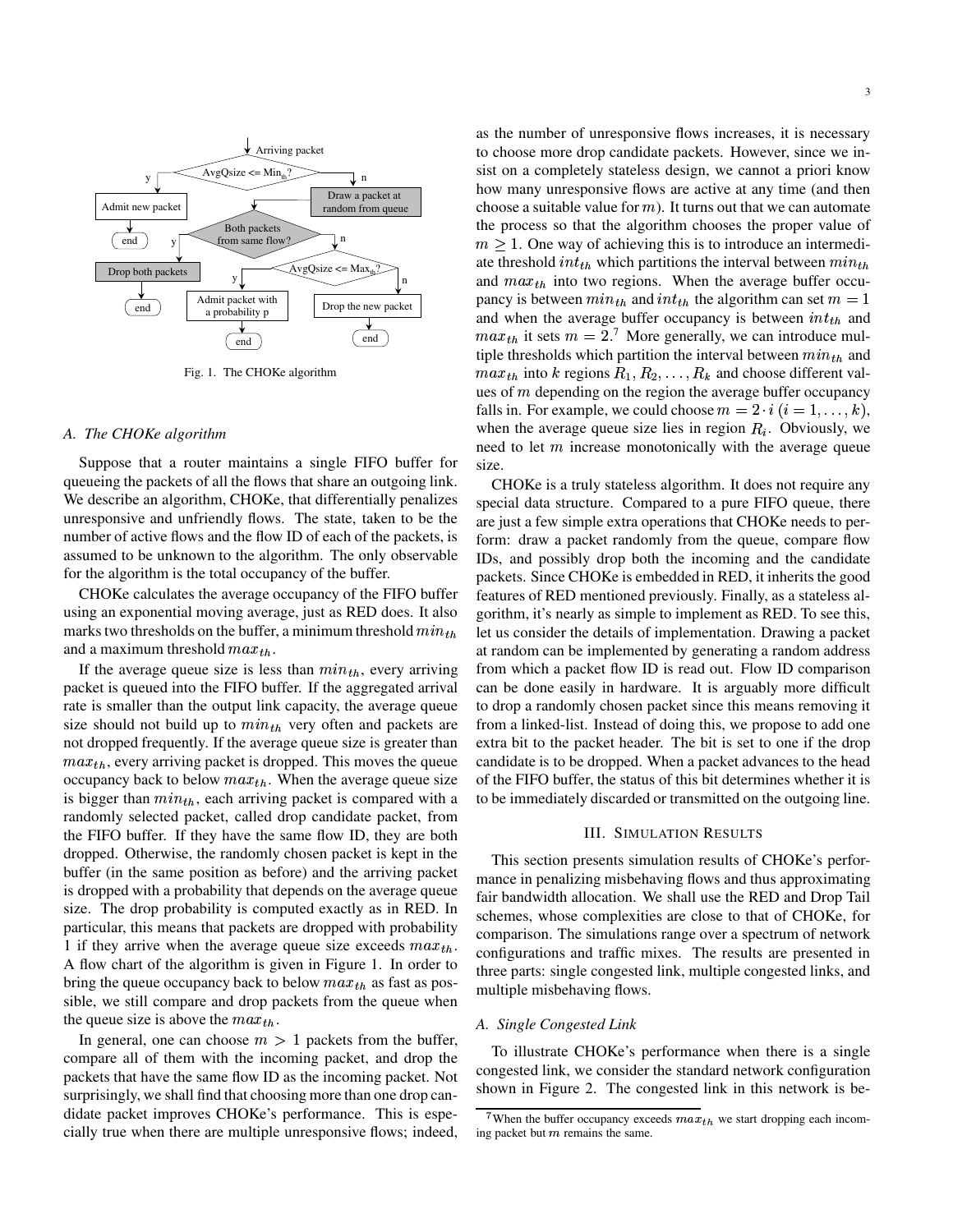

Fig. 2. Network Configuration: m TCP sources, n UDP sources



Fig. 3. UDP Throughput Comparison

tween the routers  $R1$  and  $R2$ . The link, with capacity of 1 Mbps, is shared by  $m$  TCP and  $n$  UDP flows. An end host is connected to the routers using a 10 Mbps link, which is ten times the bottleneck link bandwidth. All links have a small propagation delay of 1ms so that the delay experienced by a packet is mainly caused by the buffer delay rather than the transmission delay. The maximum window size of TCP is set to 300 such that it doesn't become a limiting factor of a flow's throughput. The TCP flows are derived from FTP sessions which transmit large sized files. The UDP hosts send packets at a constant bit rate (CBR) of  $r$  Kbps, where  $r$  is a variable. All packets are set to have a size of 1K Bytes.

To study how much bandwidth a single nonadaptive UDP source can obtain when routers use different queue management schemes, we set up the following simulation: there are 32 TCP sources ( $Flow1$  to  $Flow32$ ) and 1 UDP source ( $Flow33$ ) in the network. The UDP source sends packets at a rate  $r = 2$  Mbps, twice the bandwidth of the bottleneck link, such that the link  $R1-R2$  becomes congested. The minimum threshold  $min_{th}$  in wh the RED and CHOKe schemes is set to 100, allowing on average around 3 packets per flow in the buffer before a router starts dropping packets. Following [5], we set the maximum threshold  $max_{th}$  to be twice the  $min_{th}$ , and the physical queue size is



Fig. 4. CHOKe: Throughput Per Flow

fixed at 300 packets. The throughput of the UDP flow under different router algorithms: DropTail, RED and CHOKe, is plotted in Figure 3.

From Figure 3, we can clearly see that the RED and DropTail gateways do not discriminate against unresponsive flows. The UDP flow takes away more than 95% of the bottleneck link capacity and the TCP connections can only take the remaining 50 Kbps. CHOKe, on the other hand, improves the throughput of the TCP flows dramatically by limiting the UDP throughput to 250 Kbps, which is only around 25% of the link capacity. The total TCP flows' throughput is boosted from 50 Kbps to 750 Kbps.

To gauge the degree to which CHOKe achieves fair bandwidth allocation, the individual throughput of each of the 33 connections in the simulation above, along with their ideal fair shares, are plotted in Figure 4. Although the throughput of the UDP flow ( $Flow33$ ) is still higher than the rest of the TCP flows, it can be seen that each TCP is allocated a bandwidth relatively close to its fair share. In CHOKe, a packet could be dropped because of a match or a random discard like in RED. A misbehaving flow, which has a high arrival rate and a high buffer occupancy, incurs packet dropping mostly due to matches. On the other hand, the packets of a responsive flow are hard to be matched, and therefore get dropped mainly because of random discard. In the above simulation, we find that matches are responsible for 85% of the UDP packet dropping, while 70% of the TCP packets dropping are caused by random discard.

We vary the UDP arrival rate  $r$  to study CHOKe's performance under different traffic load conditions. The simulation results are summarized in Figure 5, where the UDP's throughput versus the UDP flow arrival rate is plotted. The drop percentage of the UDP flow is also shown in the figure. The  $min_{th}$  and the  $max_{th}$  are set to 30 and 60 packets in this case to show that the CHOKe scheme works under different threshold settings. From the plot, we can see that CHOKe drops 23% of the UDP packets when its arrival rate is as low as 100 Kbps. As the UDP arrival rate increases, the drop percentage goes up as well. It drops almost all of the packets (98.3%) when the arrival rate reaches 10 Mbps. The average TCP flow's throughput stays almost constant. In comparison, RED's performance under different traffic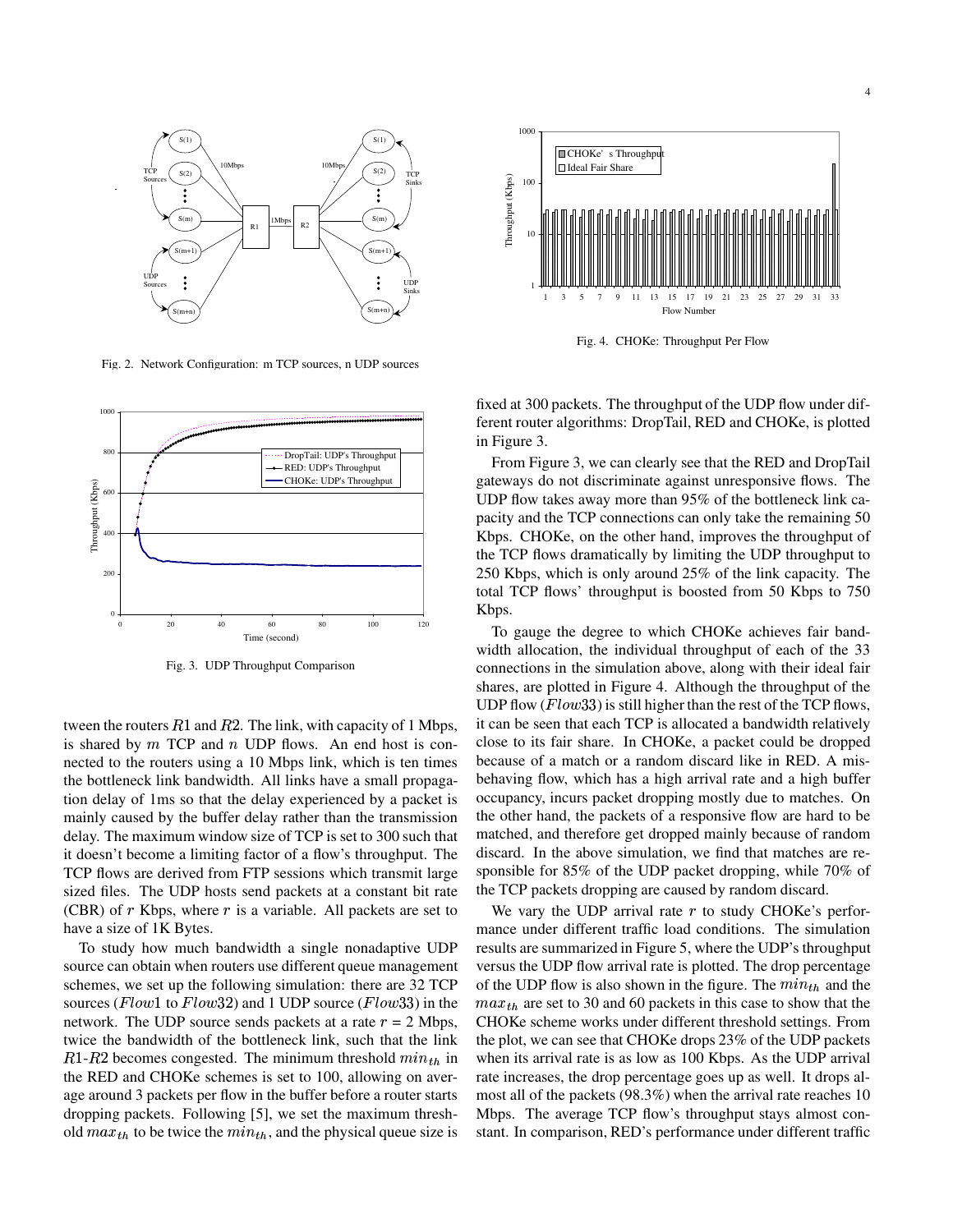

Fig. 5. Performance under Different Traffic Load



Fig. 6. CHOKe's Queue Distribution Under Different Loadings

load is shown in Figure 5 as well. It is obvious that RED can't provide protection against greedy connections. The unresponsive flows use up all the network bandwidth and starve out the well-behaving flows. When the average queue size goes above the  $max_{th}$  and all the arrival packets are dropped, RED becomes a Drop Tail scheme.

Figure 6 shows the queue distribution among the flows for different traffic load conditions. It is not surprising that CHOKe can control the average queue size as RED does since it imitates RED on this sense. When the UDP arrival rate is 100 Kbps, only a few times the rate of a single TCP flow, CHOKe is able to detect this small difference and drops 23% of the UDP traffic. When the UDP arrival rate goes up, its share of the queue occupation increases. Therefore, it becomes easier to catch a UDP flow packet as a drop candidate. Besides, with the increasing arrival rate, the UDP flow triggers more comparisons. As a result, the probability of obtaining a match UDP packet increases. Associated with each matching, there are two packets that get dropped: the incoming one and the one from the queue. So when the probability of matching approaches 0.5, for each incoming UDP packet, there is on average  $0.5\cdot 0+0.5\cdot 2=1$  packet that is being dropped; i.e. the proportion of dropped UDP packets approaches 1 and of the UDP flow's goodput goes to zero. This intuitively explains why the UDP throughput goes down under



Fig. 7. Topology of Multiple Links

|    |         |        |    |         |         | Flowid $T_{R2-R3}$   $T_{R3-R4}$   $T_{R4-R5}$   Flowid   $T_{R2-R3}$   $T_{R3-R4}$   $T_{R4-R5}$ |
|----|---------|--------|----|---------|---------|---------------------------------------------------------------------------------------------------|
|    | 107.715 |        | 13 | 33.979  | 32.488  |                                                                                                   |
|    | 117.993 |        | 14 | 35.010  | 33.193  |                                                                                                   |
| 2  | 108.149 |        | 15 | 33.898  | 32.352  | 32.352                                                                                            |
| 3  | 114.630 |        | 16 | 33.518  | 31.837  | 31.837                                                                                            |
| 4  | 114.277 |        | 17 | 34.169  | 32.569  | 32.569                                                                                            |
| 5. | 33.654  | 32.244 | 18 | 34.820  | 32.949  | 32.949                                                                                            |
| 6  | 34.603  | 33.328 | 19 | 34.820  | 33.437  | 33.437                                                                                            |
|    | 33.464  | 31.674 | 20 | 35.362  | 34.359  | 34.359                                                                                            |
| 8  | 35.715  | 34.576 | 21 | 35.823  | 34.494  | 34.494                                                                                            |
| 9  | 33.789  | 32.569 | 22 | 34.955  | 33.138  | 33.138                                                                                            |
| 10 | 34.088  | 32.216 | 23 | 33.816  | 32.379  | 32.379                                                                                            |
| 11 | 37.396  | 36.094 | 24 | 36.013  | 34.522  | 34.522                                                                                            |
| 12 | 37.884  | 36.637 | 25 | 740.311 | 332.854 | 332.854                                                                                           |

TABLE I EACH FLOW'S THROUGHPUT AT DIFFERENT LINKS  $(T_{Ri-Rj}$ =THROUGHPUT AT LINK RI-RJ)

heavy load and why the average queue size of the UDP flow doesn't even become the dominant portion of the queue usage. The detailed discussions will be covered in Section IV.

#### *B. Multiple Congested Links*

So far we have seen the performance of CHOKe in a simple network configuration with one congested link. In this section, we study how CHOKe performs when there are multiple congested links in the network. A sample network configuration with five routers is constructed as shown in Figure 7. The first link between router *R1* and *R2* (*R1-R2*) has a capacity of 10 Mbps so that when the sources connected to it send packets at high rate, the following link *R2-R3* becomes congested. The third link, *R3-R4*, has only half the bandwidth of the link *R2-R3*and becomes congested since the link's arrival rate exceeds its capacity. The final link *R4-R5* is lightly loaded. Using these links, we can demonstrate CHOKe's performance under cascaded, multiple congested links. In total there are 25 TCP flows and 1 UDP flow in the network, whose sources and sinks are shown in the figure. The UDP source sends packets at a rate of 2 Mbps while the other network parameters remain the same with Figure 5.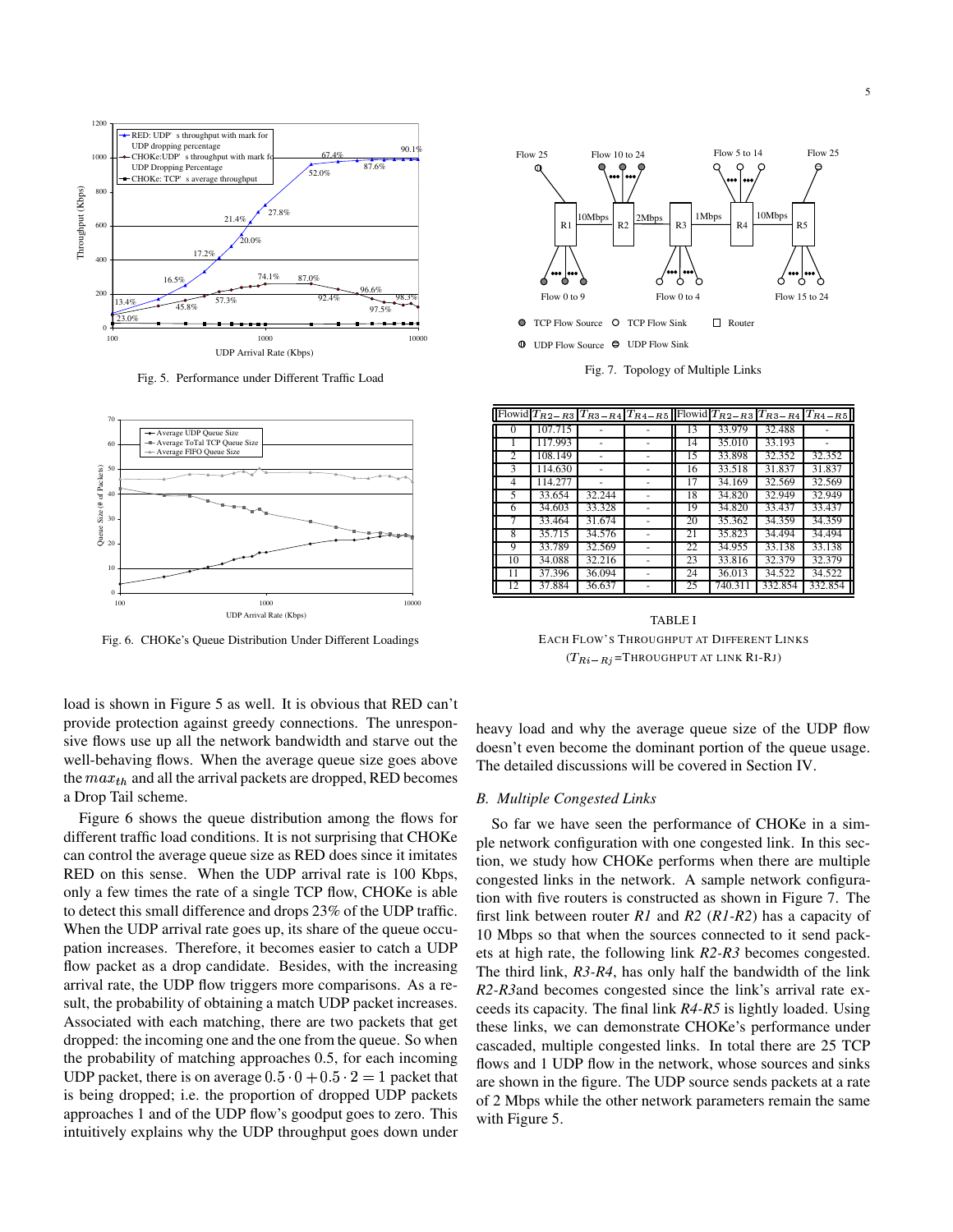

Fig. 8. CHOKe with Multiple Drops: Throughput Comparison

Table I lists the throughput of each flow at various links in the network. We see that after competing with 25 TCP flows in the first congested link *R2-R3*, the UDP flow loses around 63% of its traffic when it sends data at the same rate as the link bandwidth (2 Mbps). The UDP traffic that gets through to the next link, *R3-R4*, constitutes 74% of the arrival rate at that link. The flow suffers an additional 55% loss at this link when competing with the remaining 20 TCP flows. Comparing these results with the single congested link case, we can see that each of the cascaded congested links behaves roughly as if it was a single congested link. Multiple congested links therefore have a multiplicative effect on UDP packet losses. Since TCP flows can automatically detect their bottleneck link bandwidth, they suffer much less loss.

¿From the simulation results in Table I and the discussion above, one infers that since TCP flows are responsive to congestion indication and adjust their packet injection rates accordingly, their packet loss rate in a network under the CHOKe scheme is quite small. But nonadaptive flows, like UDP, suffer from severe packet losses.

## *C. Multiple Misbehaving Flows*

We now study the effect of the generalized CHOKe algorithm where more than one drop candidate is drawn from the buffer. Figure 8 shows the performance of the CHOKe algorithm with one, two and three drop candidates. The network configuration for the simulation is the same as the one in Figure 2. The rate for the UDP source is 2 Mbps. Since CHOKe with  $m-1$  candidates has a maximum drop of  $m$  packets ( $m-1$  candidate packets  $+1$  incoming packet), it will be referred to as CHOKe with drop  $m$ . (Under this terminology the basic CHOKe scheme will be referred to as CHOKe with drop 2.) Figure 8 shows that CHOKe with multiple drops has a better control over the unresponsive UDP traffic than the basic CHOKe algorithm, which is not surprising<sup>8</sup>.

When there are many UDP flows in the network, CHOKe with multiple drops exhibits its advantage over the basic algorithm. A



Fig. 9. CHOKe: Throughput for 32 TCP and 5 UDP configuration



Fig. 10. Self Adjusting CHOKe: Throughput for 32 TCP and 5 UDP configuration

simulation configuration with 32 TCP and 5 UDP sources is set up, using the basic network topology shown in Figure 2. All the UDP sources are assumed to have the same arrival rate. The  $min_{th}$  and  $max_{th}$  are still set up to be 30 and 60 packets. The simulation results for the basic CHOKe algorithm are given in Figure 9. As shown in the figure, the throughput of the UDP sources goes up monotonically with their arrival rate. As a result, there is almost no bandwidth left for the TCP sources. Although the total UDP flows occupy almost all the buffer space, each UDP connection takes only around 20% of the queue. As a result, the chance of catching a right victim is low and UDP flows can't be regulated as desired.

On the other hand, CHOKe with 5 drops boosts the throughput of the TCP flows in this situation, as shown in Figure 9. Because multiple drop candidates are selected from the queue, the chance of catching the bad flows increases. Therefore, CHOKe with multiple drops can penalize those flows that are hard to detect but use more than their fair share of network bandwidth.

The above simulation illustrates the need for multiple drops when there are multiple unresponsive flows. Since the average queue size is a good indication of congestion level, we use it to automatically decide on the appropriate number of drops. The scheme works as follows: the region between  $min_{th}$  and  $max_{t}$ 

<sup>&</sup>lt;sup>8</sup>It is interesting to observe that the performance improvement from CHOKe drop 3 to CHOKe drop 4 is very small.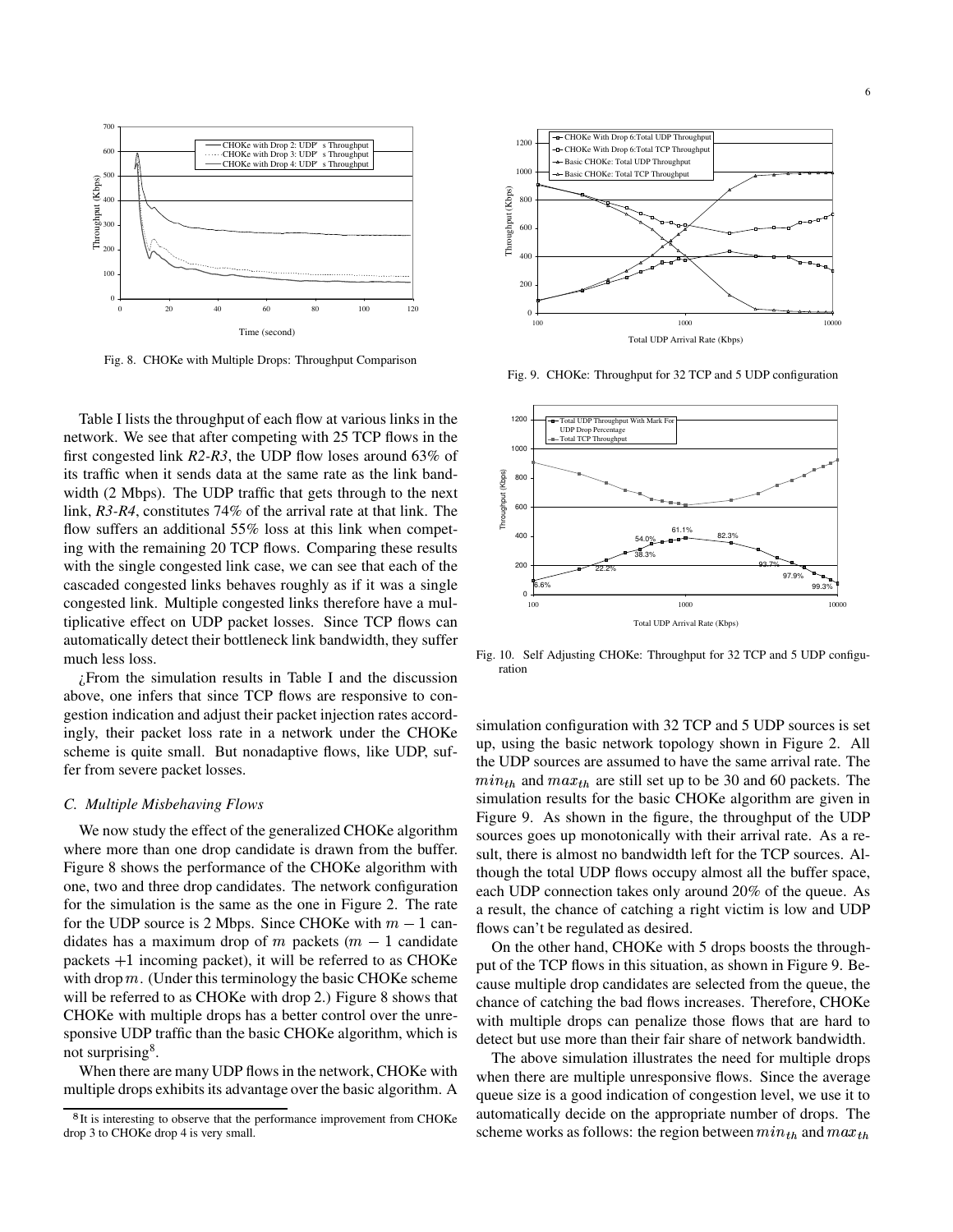is divided into  $k$  subregions and the number of drops in a region is set to  $2 \cdot i$  ( $i = 1...k$ ). The simulation results, plotted in Figure 10, clearly show that this self adjusting mechanism works well in case of multiple unresponsive flows.

#### IV. MODELING AND ANALYSIS OF THE ALGORITHM

This section develops some mathematical models for analyzing the CHOKe algorithm. We distinguish among the following three versions of CHOKe:

• *Original CHOKe*, in which the drop candidate packet is chosen randomly from the queue.

• Front CHOKe, in which the drop candidate is always the packet at the head of the queue.

• Back CHOKe, in which the drop candidate is always the packet at the tail of the queue.

The last two variations are introduced because of the difficulty of analyzing the original CHOKe. For both the front and back CHOKe simple models are presented, that are analyzable, and are reasonable approximations of the actual scheme. In the next two sections we use queues with Poisson arrivals and exponential services although this is unrealistic. Other than tractability, these models allow us to gain some simple insights. We discuss the suitability and the implications of these models for realistic scenarios in Section IV-C.

#### *A. Front CHOKe*

Consider a queue with  $N$  independent Poisson arrivals, each of rate  $\lambda_i$ , and independent exponential service times. The queueing discipline is first-in-first-out (FIFO) and the mean service time of each packet is assumed to be  $1/\mu$ . To ease the exposition, let us first consider only two arrival processes with arrival rates  $\lambda_1$  and  $\lambda_2$ . We shall refer to the packets of these flows as type 1 and type 2 packets, respectively.

An arriving packet is either admitted to the queue or dropped upon arrival depending on the outcome of certain comparisons, as explained next. Each arriving packet is compared with the packet at the head of the queue (if the queue is nonempty). If the types of both packets are the same, then they are both dropped. Else, the arriving packet is admitted to the queue. Of course, if a packet arrives at an empty queue, then it is automatically admitted. We assume that the queue has an infinite waiting room and that packets can only be dropped either when they arrive or when they are at the head of the queue. For now let us also suppose that  $\lambda_1 + \lambda_2 < \mu$  so that the queue is stable. We shall later see that with the dropping scheme in place the queue will be stable for all values of  $\lambda_1$ ,  $\lambda_2$  and  $\mu$ . The assumption of stability guarantees that an equilibrium distribution exists for the queuesize process.

Write  $p_{1,a_1}$  (respectively,  $p_{2,a_1}$ ) for the probability that an *arriving* packet of type 1 sees a type 1 (respectively, type 2) packet at the head of the queue. Let  $p_{0,a_1}$  be the probability that an arriving type 1 packet sees an empty queue. The well-known PASTA<sup>9</sup> property [18] asserts that  $p_{i,a_1} = p_i$  for  $i = 0,1,2,$ 



where the  $p_i$  are the corresponding equilibrium probabilities as seen at an arbitrary instant of time. Since we have assumed that both the arrival processes are Poisson and independent, the same reasoning gives that the probability,  $p_{i,a_2}$ , that an arriving type 2 packet sees a type  $i$  packet at the head of the queue also equals  $p_i$ , for  $i = 1, 2$  and the propapility that it sees an empty queue also equals  $p_0$ .

Given that the services are i.i.d. and exponential of rate  $1/\mu$ , we can represent the service process by an independent Poisson process of rate  $\mu$ . Thus, service tokens arrive according to a rate  $\mu$  Poisson process and will liberate the packet at the head of the queue (whatever its type), so long as the queue is nonempty. If the queue is empty when a service token arrives, then, of course, the service token is wasted. Write  $p_{i,s}$ ,  $i = 1, 2$ , for the probability that a *service token* sees a type *i* packet at the head of the queue. And let  $p_{0,s}$  be the probability that a service token arrives at an empty queue. Applying the PASTA property again, we see that  $p_{i,s}$  also equals  $p_i$  for  $i=0,1,2$ .

We summarize these observations as follows:  $p_{i,a_1} = p_{i,a_2} =$  $p_{i,s} = p_i$  for  $i = 0, 1, 2$ . Of course,  $p_0 + p_1 + p_2 = 1$ .

We now use a rate conservation argument to evaluate the  $p_i$ . Consider just type 1 packets. The rate at which these packets arrive is  $\lambda_1$ . A proportion  $p_1$  of these packets is dropped at arrival. A further proportion  $p_1$  will be dropped from the head of the queue. (We note in passing that packets are always dropped in pairs.) Therefore, the rate of departure of type 1 packets from the queue is  $\lambda_1(1 - 2p_1)$ . But to each type 1 packet that leaves the queue there corresponds a service token that liberated it. Since service tokens arrive at rate  $\mu$  and a proportion  $p_1$  of them liberate type 1 packets, the rate at which service tokens cause type 1 departures is  $\mu p_1$  (see Figure 11).

The requisite rate conservation equation is therefore  $\lambda_1(1 (2p_1) = \mu p_1$ . Solving for  $p_1$  we obtain that

$$
p_1=\frac{\lambda_1}{\mu+2\lambda_1}.
$$

Similarly,

$$
p_2=\frac{\lambda_2}{\mu+2\lambda_2}.
$$

The form of these probabilities is somewhat surprising: they do not depend on the arrival rate (or, indeed, the number) of other incoming flows. Since  $\mu p_i$  is the departure rate of type

<sup>&</sup>lt;sup>9</sup>PASTA: Poisson Arrivals See Time Averages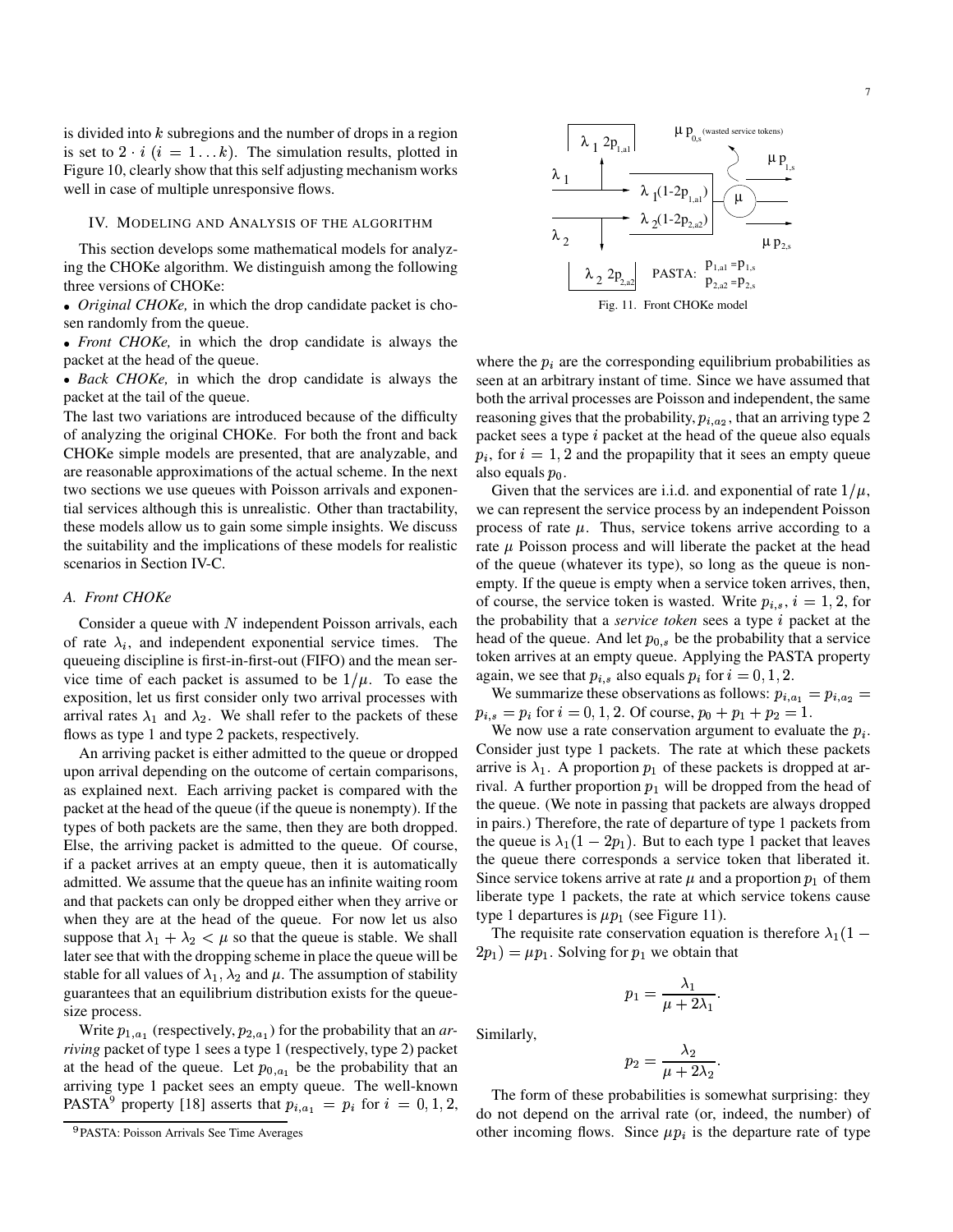$i$  packets, this in turn implies that the "goodput" of each flow depends only on its own arrival rate and on the service rate  $\mu$ . Clearly the validity of these formulas relies heavily on our use of the PASTA property and cannot be expected to generalize to non-Poisson settings. Nevertheless, given the Poisson assumption it is equally true for other variants. For example, if we consider a scheme where both the drop candidate packet and the packet to be serviced are chosen randomly from the queue, it is again true that  $p_{1, a_1} = p_{1, a_2} = p_{1, s} = p_1$  and hence that  $p_1 = \frac{\lambda_1}{\mu + 2\lambda_1}$ . More generally, whenever there is a symmetry between the service discipline (e.g. FIF0, random, etc) and the comparison/dropping discipline (respectively, packet at the head of the queue, randomly chosen packet, etc) one can invoke the PASTA property. Observe that  $p_1$  and  $p_2$  are strictly less then 1/2 for all values of  $\lambda_i$  and  $\mu$ . This implies that  $p_0$  is always strictly positive, ensuring that the queue-size process is positive recurrent for all values of  $\lambda_i$  and  $\mu$ .

When the number of flows,  $N$ , is bigger than two, all of the previous PASTA arguments will go through and one obtains

$$
p_i = \frac{\lambda_i}{\mu + 2\lambda_i},\tag{1}
$$

from which the goodput of flow *i* is seen to be  $\mu p_i$ . For  $N > 2$ stability is not automatically guaranteed and one requires that the arrival rates  $\lambda_i$  satisfy

$$
\sum_{i=1}^{N} p_i = \sum_{i=1}^{N} \frac{\lambda_i}{\mu + 2\lambda_i} < 1 \tag{2}
$$

Equation (2) merely expresses the fact that the total effective arrival rate should be less than the average service rate since  $\frac{\lambda_i}{\mu+2\lambda_i} = \frac{\lambda_i(1-2pi)}{\mu}$ . Note that the condition in Equation (2) is weaker than the usual stability condition (net arrival rate strictly less than service rate):

$$
\sum_{i=1}^{N} \frac{\lambda_i}{\mu} < 1,\tag{3}
$$

in the sense that any positive vector  $(\lambda_1, \dots, \lambda_N)$  that satisfies (3) also satisfies (2). This is simply a consequence of the inequality  $\frac{\lambda_i}{\mu} > \frac{\lambda_i}{\mu + 2\lambda_i}$ .<br>Table II compares the throughputs  $T_i$  of independent Poisson

flows sharing a single FIFO buffer with service rate  $\mu = 1$  and different arrival rates  $\lambda_i$ . The column "Simulation" gives the throughputs obtained by simulating the queue and the column "Theory" gives throughputs obtained from the formulas derived above.

#### *B. Back CHOKe*

Back CHOKe refers to the situation where the drop candidate packet is always chosen from the back of the queue. According to the algorithm, the most recently admitted packet and an incoming packet will be dropped if their flow ids are identical. Again if the server chooses to serve the packet at the back of the

| Input |     |    |                   | Simulation              |                 |                    |                  | Theory      |                  |                    |                    |
|-------|-----|----|-------------------|-------------------------|-----------------|--------------------|------------------|-------------|------------------|--------------------|--------------------|
|       |     | Λ2 | $\mathcal{A}_{3}$ | $P_{\scriptstyle\rm O}$ | $T_1$           | $\scriptstyle T_2$ | $\overline{T_3}$ | $P_{\rm 0}$ | $T_1$            | $\scriptstyle T_2$ | $\scriptstyle T_3$ |
|       | 0.5 |    |                   | .416                    |                 | 0.333              |                  |             | $^{(1)}$         | 0.333              | ۰                  |
|       |     |    |                   | .267                    | 0.333           | 0.401              |                  |             | 0.333            | 0.400              | ٠                  |
|       | ◠   | ٩  |                   |                         | 0.399           | 0.428              |                  |             | 0.400            | 0.429              |                    |
|       |     |    |                   | 128                     | 0.428           | 0.444              |                  |             | .429<br>$_{0}$   | 0.444              |                    |
|       | 3   | 5  |                   |                         | 429<br>$\Omega$ | 0.455              |                  |             | 429<br>$\Omega$  | 0.455              |                    |
|       | 2   | n  |                   | 0.109                   | 0.429           | 0.462              |                  |             | .429<br>$\Omega$ | 0.462              | ۰                  |
|       |     |    |                   | <b>Q</b>                | 88              |                    | 31<br>q<br>0     |             | 88<br>0          |                    | 0.32               |
|       |     |    |                   |                         |                 |                    | 3<br>0           | 0.042       |                  |                    |                    |

TABLE II FRONT CHOKE SIMULATION AND MODEL COMPARISON.  $T_i$  = THROUGHPUT OF FLOW  $i = \mu p_i$ 

queue, and arrivals and services are Poisson, the symmetry between the service and dropping disciplines allows one to invoke the PASTA property and obtain results similar to that of the previous section. But this scheme has the obvious disadvantage that the departure order of packets is reversed, rendering this scheme impractical.

On the other hand, it is more difficult to analyze the situation in which packets are dropped from the back but serviced from the front. We seek a compromise between tractability and practisability by introducing the following further modification. Suppose the router records, in a separate memory location "Mloc", the flow id of the most recently admitted packet. The id of each arriving packet is compared against the entry in Mloc and the packet is dropped if there is an agreement in the ids. Else, the incoming packet is admitted and its id is stored in Mloc. Notice that in this scheme packets are only dropped when they arrive and that it is possible for a packet to be dropped even when the queue is empty.

With independent Poisson arrivals (and regardless of the service distribution), this scheme bears a striking resemblance to the interacting particle system of the *marching soldiers*. In the marching soldiers problem, soldiers (infinite or finite in number) are placed at integer points on the  $x$ -axis. They all face the positive y-axis direction. The soldier at location  $i$  has a clock that ticks according a Poisson process of rate  $\lambda_i$ , independently of the clocks of the other soldiers. When his/her clock ticks, a soldier is allowed to take a step forward. The interaction is caused by the requirement that no soldier may be more than one step ahead of his/her immediate neighbors. This interaction may be said to be "fair" in the sense that the speed with which a soldier can move is regulated by the speed with which his/her neighbors (and, by extension, the speed with which the whole file) can move.

To relate this to the version of back CHOKe we are studying, suppose that  $N$  soldiers are placed at the vertices of a fully connected graph (so that everybody is everybody else's neighbor), and that we record the id of the soldier who most recently advanced. Impose the requirement that no soldier can take two consecutive steps before at least one of the others has taken a step. This problem is exactly the version of back CHOKe we wish to analyze.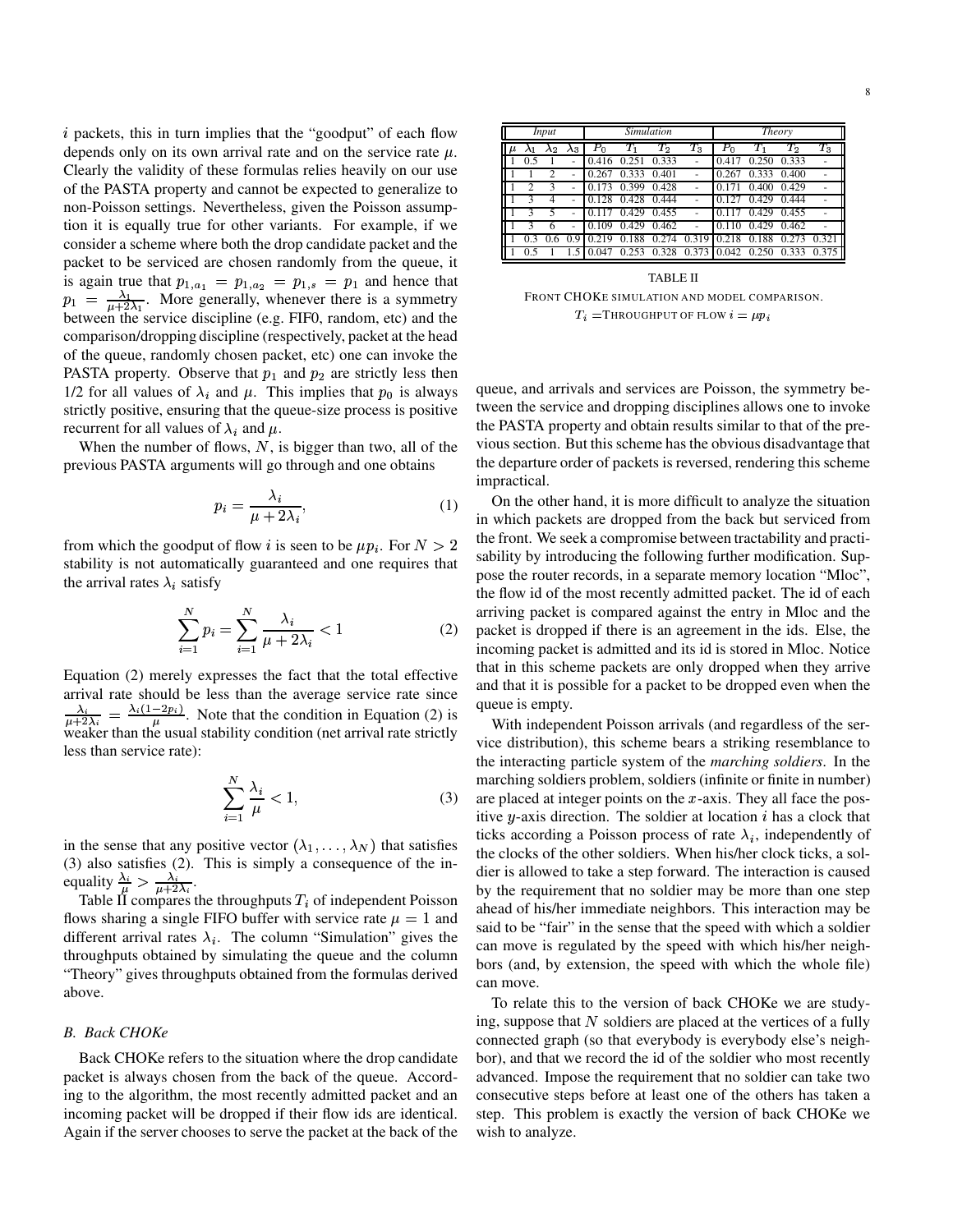Given independent Poisson arrivals and  $N$  sources the system can be modelled as a Markov chain, where the state is equal to the id stored in Mloc. The transition probabilities for this chain are  $P_{ij} = \frac{\lambda_j}{S - \lambda_i}$ , where  $S = \sum_{k=1}^{N} \lambda_k$ . The Markov chain is reversible since the condition  $\pi_i P_{ij} = \pi_j P_{ji}$  is satisfied by the stationary distribution:

$$
\pi_i = \frac{\lambda_i (S - \lambda_i)}{\sum_{k=1}^N \lambda_k (S - \lambda_k)}.
$$
\n(4)

Thus, given the  $\lambda_i$ , one can easily evaluate the  $\pi_i$ , which are the long run average number of packets of type  $i$  that are admitted. Since admitted packets are never dropped, assuming that the service rate is large enough,  $\pi_i$  equals the share of the bandwidth of the outgoing link that source  $i$  obtains.

An obvious interesting generalization is to store the id of the  $M \leq N$  most recently admitted packets in Mloc. It is clear that we still have a Markov chain with  $N!/(N-M)!$  states, where <sup>18 to</sup> each state corresponds to an ordered vector denoting the type of the  $M$  most recently admitted packets. An arriving packet will not be admitted if its id is in Mloc. Although the chain is no longer reversible, it is dynamically reversible [9], as we shall soon see. Associate with each state  $s = (i, j, \dots, k)$  the conjugate state  $s^+ = (k, \ldots, j, i)$  which is just the reversal of s. We 1 point out that the entries in state  $s$  are distinct, as required by our scheme. Now, for each pair of states  $r, s$  and their respective conjugates  $r^+, s^+,$  dynamic reversibility can be verified by checking that the condition  $\pi_r P_{rs} = \pi_{s+} P_{s+r+}$  holds.

 $M = 2$ . Write  $(ij)$  for the state of Mloc when the most recent For concreteness and notational simplicity, consider the case packet to enter the queue is of type  $j$  and the second most recent entry into the queue is of type  $i$ . The transition probabilities are  $P_{(ij),(jk)} = \frac{\lambda_k}{S - \lambda_i - \lambda_j}$ . Recall that  $(ij)^+ = (ji)$ . It is easy to check that the condition:

$$
\pi_{(ij)} P_{(ij),(jk)} = \pi_{(jk)} + P_{(jk)} + (ij)} = \pi_{(kj)} P_{(kj),(ji)} \quad \text{t}
$$

is satisfied by the stationary distribution:

$$
\pi_{ij} = \frac{\lambda_i \lambda_j (S - \lambda_i - \lambda_j)}{\sum_{i=1}^N \sum_{j=1}^N \lambda_i \lambda_j (S - \lambda_i - \lambda_j)},\tag{5}
$$

for  $i \neq j$  and  $\pi_{ij} = 0$  for  $i = j$ .

As before, packets that enter the queue will never be dropped. Thus the throughput of source *i* is simply equal to  $\pi_i$ , where for  $i=1,\ldots,N, \pi_i=\sum_{i=1}^N \pi_{ij}$ . The condition for the stability of the queue is:

$$
\sum_{i=1}^N \lambda_i \pi_i < \mu.
$$

Table III presents some results for back CHOKe. As it can be seen by Equations (4),(5) the stationary distribution is independent of  $\mu$ . However, for these results to make sense  $\mu$  should satisfy the stability condition. Comparing the first and the second row we see the improvement we get by back CHOKe even

| <b>Input</b> |  |  |             |                 |  |               | Results    |                      |        |         |             |
|--------------|--|--|-------------|-----------------|--|---------------|------------|----------------------|--------|---------|-------------|
|              |  |  | $\lambda_2$ | $\mathcal{A}_3$ |  | $\lambda_{5}$ | т,         | $T_2$                | $T_3$  | $T_{4}$ | $T_{\rm 5}$ |
|              |  |  |             |                 |  | ۰             |            |                      |        | 0.7     |             |
|              |  |  |             |                 |  |               | $^{\circ}$ | 0.1875               | 0.1875 | 0.4375  |             |
|              |  |  |             |                 |  |               |            |                      |        | 0.3182  |             |
|              |  |  |             |                 |  |               | 0.25       | 0.25                 |        | 0.25    |             |
|              |  |  |             |                 |  |               |            | 0.1286 0.2286 0.3000 |        | 0.3429  |             |
|              |  |  |             |                 |  |               |            | 0.2533               | 0.280  | 0.2933  |             |
|              |  |  |             |                 |  |               |            |                      |        |         |             |
|              |  |  |             |                 |  |               |            |                      |        |         |             |

TABLE III BACK CHOKE RESULTS.  $T_i =$ THROUGHPUT OF FLOW  $i = \pi_i$ .

for a memory of one, over the case where we admit all the packets. Admitting all the packets is equivalent to having no memory. In this case, the transition probabilities are simply equal to  $P_{ij} = \lambda_j / S$ . The relationship between memory and throughput is tabulated in the other rows of the table.

#### *C. Modeling implications*

Our objectives in this section are twofold: First, we interpret and summarize the formulas obtained for the theoretical models. Second, we comment on the use of these models to understand the networks with UDP and TCP flows simulated in Section III.

We begin with front CHOKe. Table II shows that as the offered rate of a flow increases, it's throughput does not increase proportionally. For example, with  $\lambda_1$  held constant at 3, and as  $\lambda_2$  increases from 4 to 5 to 6, the throughput of flow 2 increases only slightly (from 0.444 to 0.455 to 0.462) while the throughput of flow 1 remains constant at 0.429 due to the independence between flows. This is in keeping with the notion of fairness that greedy flows are penalized more as their offered load increases.

Now consider the simulation scenario of Section III. There are 32 TCP flows and 1 UDP flow. Write  $\lambda_{UDP}$  for the *offered rate* of the UDP flow and  $\mu$  for the service rate which is equal to 1000 Kbps, the capacity of the bottleneck link. Although the traffic is far from being Poisson, Equation (1) approximates the situation well enough. From Figure 5 we can see that when  $\lambda_{UDP} = 1000$  Kbps, the UDP drop percentage is 74.1% (thus UDP goodput is about 280 Kbps). The theoretical drop percentage is  $2 \cdot \frac{1000}{2 \times 1000 + 1000} = 66\%$ , which is close enough to the simulation value of 74.1%. For  $\lambda_{UDP} = 500$  Kbps, the drop probabilities are 50% (model) and 57.3% (simulation). And for  $\lambda_{UDP} =$ 3000 Kbps the corresponding numbers are 85.7% (model) and 92.4% (simulation). Since TCP flows are sensitive to congestion, they lack the independent increments property of the Poisson process and the model cannot predict their behavior reliably. However, since UDP is completely congestion unaware, its instantaneous packet submission rate does not vary and the model captures it's behavior well enough even though its distribution is not Poisson.

Another interesting point is that for  $\lambda_i \gg \mu \Rightarrow p_i \simeq 1/2$ . This is evident in Figure 6 for the UDP flow. Further,  $T_i$  can never be more than 50%. In other words a flow cannot consume more than half of the bottleneck bandwidth. Since  $2p_i \simeq 1$ ,